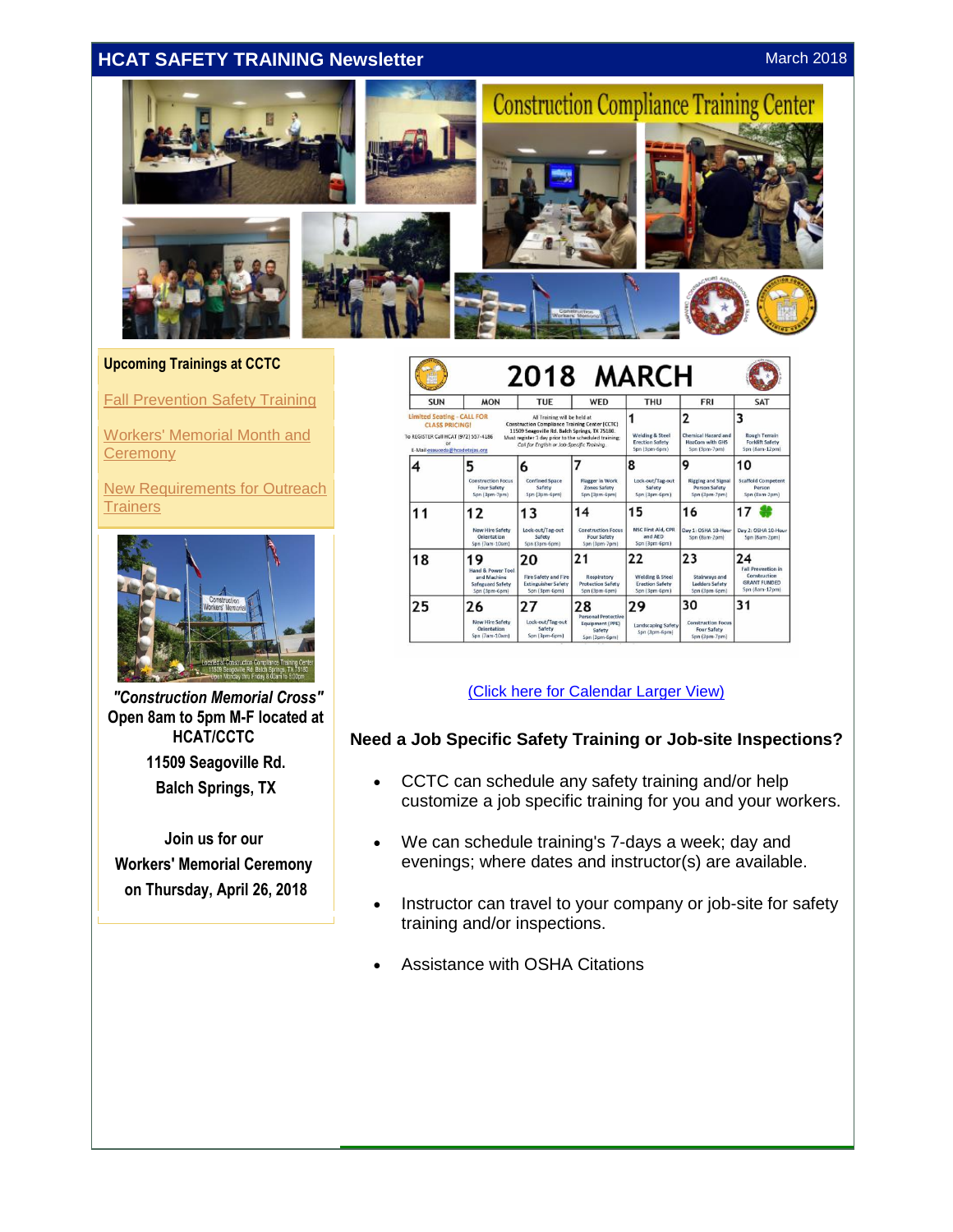<span id="page-1-0"></span>

*Join the National Safety STAND-DOWN to Prevent Falls in Construction*

*May 7-11, 2018*

*[Click Here for More Information](http://r20.rs6.net/tn.jsp?f=001C029kmFLQL8MWxlNszyMbySXgqUrzUC2s8jDZC1oXwTv7HY5jDsK0GCwVw4TaFVgvZHKnjd5jgWK8FkQ4o-5LBpnsCOsA5LIS7cGJplL2WKmQgIquvab4anCTSG_V0NFXwzGdOh_MMeQLSHygfFGI3omtYje7eA9fDXzet6XoxoW9oTMq5Cyvd4_8-oG6X0gMuSkT6LESMJR-NrrzeQ-aw==&c=j0IHcvKLsWKvG-N_1GwKjNMydU5GVjjaqvcUQZBFrYnt7iVbbrh4hw==&ch=7z8qnrwJEJDauVKh_TRIYVCVEzR6k5ydUH9Hxytl_gdZ4RGrqKBIDw==)*

#### **Construction Compliance Training Center** (CCTC)

was established by *Compacion Foundation* and *The Hispanic Contractors Association de Tejas* and opened in April 2014 to train, educate, and address occupational safety and health problems within the constriction industry.

CCTC strives to provide the highest quality hands-on and classroom training possible. At times the demand for certified workers exceeds training capacity, or is required in remote locations. In these situations, our mobile training providers can quickly provide the required training.

## **GRANT FUNDED SAFETY TRAINING**



## **Fall Prevention in Construction (Scaffold; Ladders; Fall from Heights)**

This is a 4-hour fall prevention in construction safety training that includes hands-on fall prevention harness training. Training available in Spanish and English. A Certificate of Completion are provided at completion of training.

Training is provided at NO-COST, grant funded under the OSHA Susan Harwood Grant Training Program No. SH-31220-SH7.

> **SPANISH TRAINING Saturday, March 24, 2018 8am to 12pm**

### **REGISTER TODAY!!**

*(972) 557-4186 or* [esauceda@hcadetejas.org](mailto:esauceda@hcadetejas.org)

### **[CLICK HERE FOR MORE](http://r20.rs6.net/tn.jsp?f=001C029kmFLQL8MWxlNszyMbySXgqUrzUC2s8jDZC1oXwTv7HY5jDsK0FMl_tPc_LG-eIhvUxeCLK9zaAQLECIstmitK48736G_rqU_grdEaWWKt0W0vNhvsk69M4MUrP4gt2yQbZIpe8CAoqzjhEX7RyGhEL3eImgvneCow8S9WGIWtbXM8pAkC_2itf4sSqOjBgWDvdrUvQZifmEidTxyn_qT_cTdrREIMe8PHgOLlcvpl7JT_EzpoZCIlJ8xx0Hw&c=j0IHcvKLsWKvG-N_1GwKjNMydU5GVjjaqvcUQZBFrYnt7iVbbrh4hw==&ch=7z8qnrwJEJDauVKh_TRIYVCVEzR6k5ydUH9Hxytl_gdZ4RGrqKBIDw==) INFORMATION ON THIS TRAINING**



In honor and remembrance of all construction workers who have lost their lives at construction job sites, the Hispanic Contractors Association de Tejas (HCAT) will be hosting

"Construction Workers' Memorial Month 2018"

Construction Workers' Memorial Month will offer a series of Safety Training throughout the month of April, including a special event on April 26th which includes a ceremony reading of the names of workers who lost their lives in 2017 and a moment of silence at the *"Construction Workers' Memorial Cross"* located at the HCAT Facility in Balch Springs, Texas.